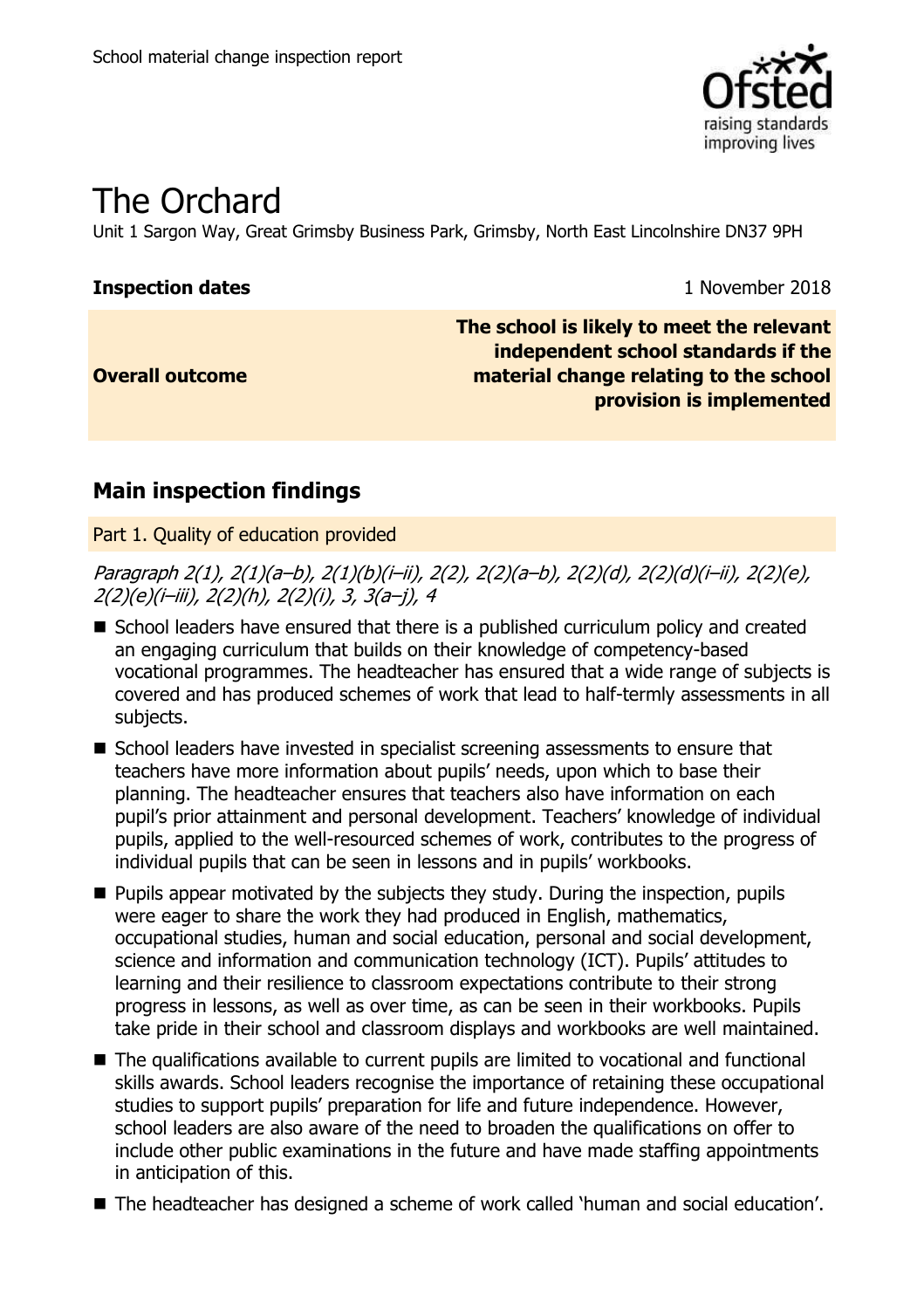

Through this, pupils are exposed to a wide range of cultural and citizenship topics. A scrutiny of pupils' workbooks for this work and the outcomes of the half-termly assessments show that pupils are developing their understanding of the world around them and engaging with contemporary social issues. School leaders have also invested in a wide range of extra-curricular opportunities to broaden the citizenship skills of pupils and help them understand their local area.

- School leaders ensure that independent careers advice is available for pupils. They buy in a specialist careers adviser from the local authority who visits the school on a weekly basis. This adviser provides targeted support to develop careers knowledge and to support pupils' transition to local post-16 education and training. The most recent destination data shows a slight decline in such post-16 progression, but still remains very positive, with most pupils progressing to college or work-based learning programmes.
- School staff use therapeutic approaches where the learning starts with the emotional needs of the pupil, and these are contributing to positive attitudes for learning and improved outcomes. This can be seen across the school but especially in how environments are organised, how relationships with staff are built up and how learning activities are linked to individual pupil's interests. It is this expertise in providing a personalised approach, coupled with their vision for the curriculum, that puts the school in a strong position to develop the material change they have requested.
- School leaders have ensured that all of the independent school standards in this part are likely to be met if the proposed material change is approved and implemented.

### Part 3. Welfare, health and safety of pupils

### Paragraph 7, 7(a–b), 9, 9(a–c), 10, 11, 12, 13, 14, 15, 16, 16(a–b)

- The proprietor has ensured that the safeguarding policy is informative and detailed. The safeguarding policy is published on the school's website and is in line with current statutory guidance.
- $\blacksquare$  The headteacher has ensured that there is a culture of safeguarding and nurturing practice across the whole school. This is supported by the comprehensive safeguarding policy, detailed safeguarding records and safer recruitment evidence on staff files.
- The proprietor has invested in a full-time specialist lead for safeguarding. This role has a considerable effect on the broader well-being of pupils, as well as ensuring that essential safeguarding monitoring is in place.
- The headteacher models positive attitudes in his interactions around the school and has high expectations of pupils and staff. He has created a system of personalised behaviour targets for each pupil. Teachers issue reward points throughout the school day against these targets and teaching assistants keep a detailed log of pupils' personal development, lesson by lesson. The consistency of the implementation of this school-wide system is having a positive effect on pupils' attitudes for learning. Pupils' behaviour in the inspector's short visits to lessons was calm and pupils were supportive of each other. The school's behaviour log shows an improvement in pupils' behaviour and a reduction in sanctions when compared to the same period last year.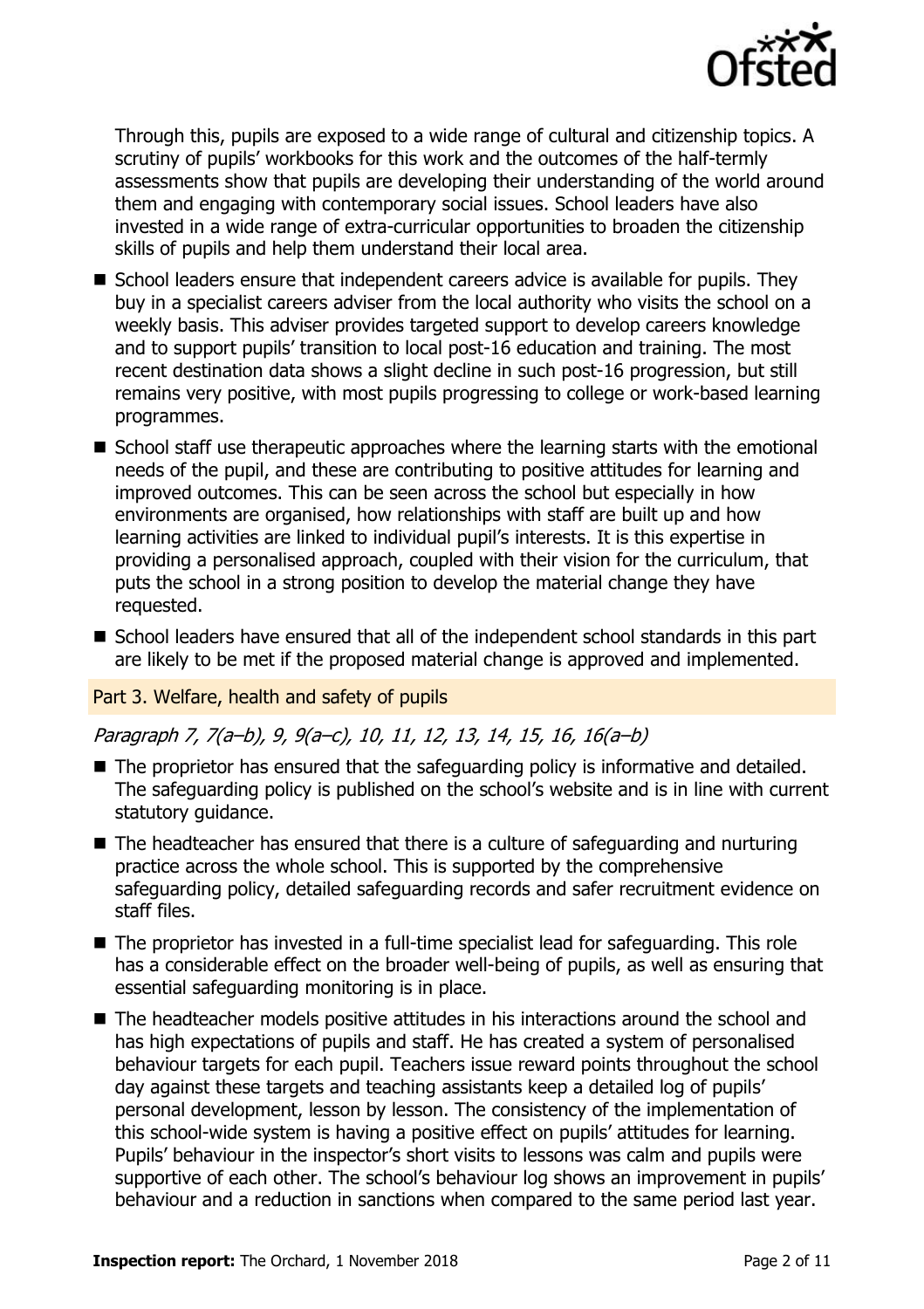

- $\blacksquare$  The proprietor provides transport to school so that every day there is home contact by school staff. This fosters effective home-school communication, as well as having a positive effect on pupils' attendance.
- School leaders have evaluated the factors that previously contributed to pupils' poor attendance and have introduced a new system with remodelled incentives. This has led to a substantial improvement in attendance when compared with the same period in the previous school year.
- The proprietor has invested in health and safety systems that are evident from the published policy through to daily practice in the school. School leaders have produced effective risk assessments for managing the site and for when pupils are using off-site facilities, which they do for their sport and physical activities.
- Pupils who made their views known report that they feel safe at school. Parental feedback states how settled their children are in the school. Relationships between pupils and staff are positive and this helps to foster pupils' well-being.
- School leaders have ensured that all of the independent school standards in this part are likely to be met if the proposed material change is approved and implemented.

### Part 5. Premises of and accommodation at schools

Paragraph 23(1), 23(1)(a–c), 24(1), 24(1)(a–b), 24(2), 25, 26, 27, 27(a–b), 28(1), 28(1)(a–d), 28(2), 28(2)(a–b), 29(1), 29(1)(a–b)

- The headteacher ensures that the learning environment is right for pupils who have social, emotional and mental health needs and has used his expertise in the existing building to create bespoke environments for individual pupils.
- The proprietor has ensured that there are specialist teaching areas to support the vocational as well as the academic curriculum.
- The proprietor has ensured full compliance with all the independent school standards in the current buildings. Minutes of governance meetings show continued investment plans to support the request for material change.
- School leaders have ensured that all of the independent school standards in this part are likely to be met if the proposed material change is approved and implemented.

### Part 6. Provision of information

Paragraph 32(1), 32(1)(a-d), 32(1)(f–j), 32(2), 32(2)(a–b), 32(2)(b)(ii), 32(2)(d), 32(3), 32(3)(a–g), 32(4)

- School leaders have ensured that all the required policies are available via the school website.
- The admissions policy describes the referral process and communicates high expectations to commissioning authorities in terms of ensuring that pupils who are admitted to the school, are going to be in the right learning environment to meet their needs. The admission policy that is planned if the material change is granted will be based on pupils who have an education, health and care plan, but school leaders will also admit pupils on a three-month assessment basis without a statutory plan being in place, where this is appropriate.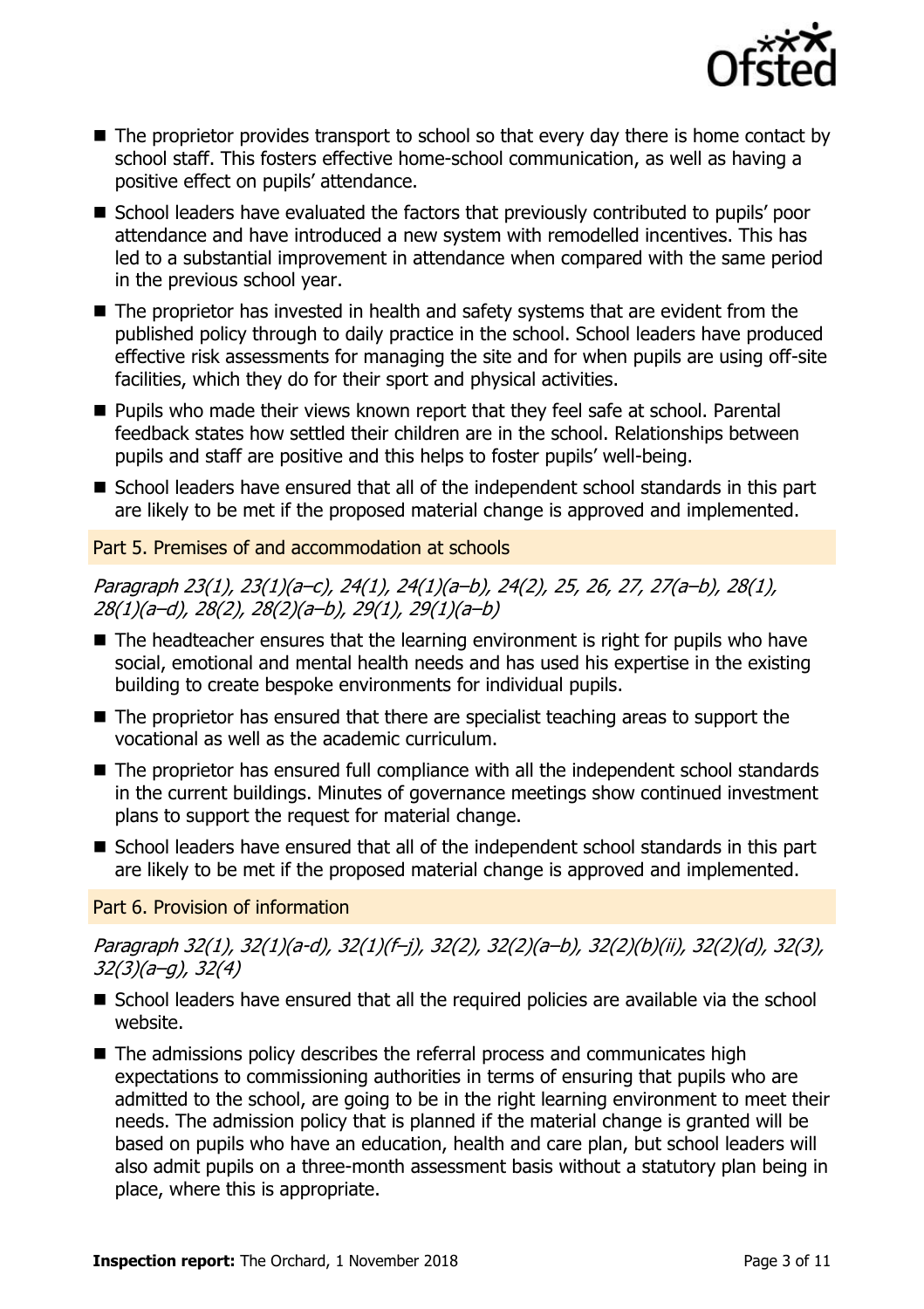

- The headteacher ensures that the achievement of pupils is celebrated through weekly bulletins. He ensures that detailed reports are provided at regular intervals for parents, carers and local authority partners.
- School leaders have ensured that all of the independent school standards in this part are likely to be met if the proposed material change is approved and implemented.

#### Part 8. Quality of leadership in and management of schools

### Paragraph 34(1), 34 (1)(a–c)

- The governors are drawn from the proprietor group. Their commitment to the school's mission is underpinned by skills and experiences that enable them to provide appropriate support, as well as effective challenge to the headteacher.
- School leaders have identified that there is increasing demand from local stakeholders for their curriculum offer and specialist approaches. They have engaged in strategic discussions with local partners to ensure that there are established service level agreements to build on, if they get approval for the material change to become a special school. Local authority commissioners make regular visits to the school. They speak highly of the school's leadership and the outcomes of pupils placed at the school.
- School leaders know their school well. The school's self-evaluation and improvement planning shows an increasingly sophisticated understanding of how to provide for pupils with special educational needs and/or disability (SEND).
- The proprietor has provided staff with specialist training to reflect the additional needs within the pupil cohort and to support their request for a material change to special school status. The headteacher is studying at a local university for a nationally recognised qualification in the identification and teaching of pupils with SEND. The proprietor has employed a consultant SEN coordinator (SENCo) who comes into school one day per week at present, but this will be increased to two days per week if the request for material change is granted. The SENCo has contributed to an annual professional development programme for all staff to increase their knowledge of how to support pupils who have neuro-developmental conditions. The SENCo has also introduced a phonics-based intervention programme to improve pupils' reading. Inspection evidence shows that staff and pupil feedback is positive, but it is too early to evidence the longer-term effect of this intervention programme.
- School leaders have built on their existing expertise and skills in teaching pupils who have social, emotional and mental health needs and developed approaches to specific learning difficulties, autistic spectrum condition and attention deficit and hyperactivity disorder from that secure starting point. School leaders have designed bespoke teaching tools and learning logs and this shows their ability to understand the needs of individual pupils and ensure that planning is meeting pupils' needs.
- School leaders have produced a staffing structure that shows how they plan to teach up to their current full capacity of 65 pupils on roll. The headteacher has made appointments that will allow for the proposed expansion of the qualifications on offer to suit the broader cohort of pupils that may be admitted to the school, if the material change is approved.
- The proprietor has invested in a nurture centre, which is having a positive effect on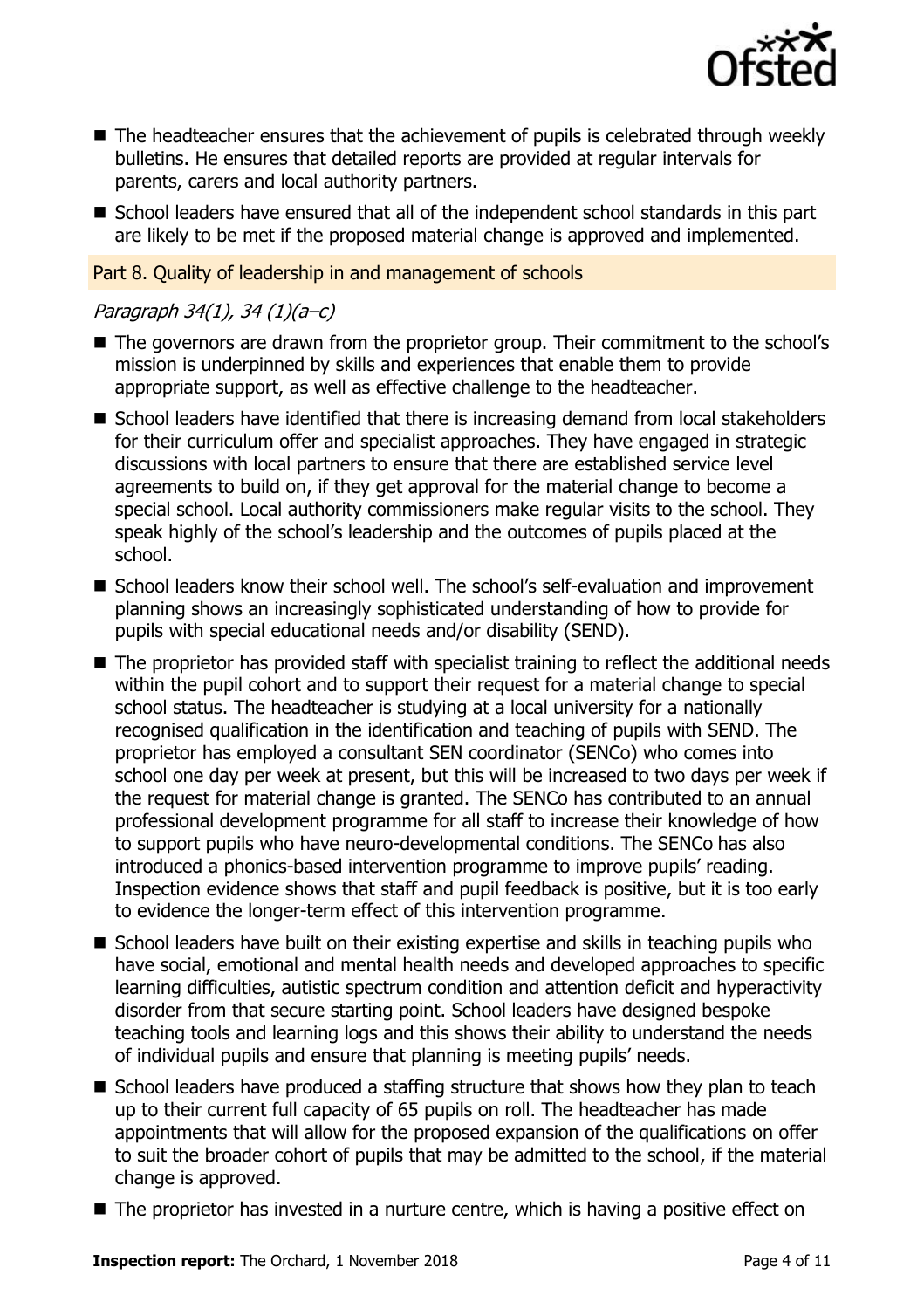

the learning experience of vulnerable pupils who have been disengaged from education for long periods before joining the school. Management committee minutes show a preparedness to grow pupil numbers up to the upper capacity of the school and there are feasibility plans for further building adaptations if this is required.

- Feedback from parents and pupils currently in the school who have education, health and care plans is extremely positive, and as one parent commented, 'This is the most settled I have ever seen my child in school.'
- School leaders have ensured that all of the independent school standards in this part are likely to be met if the proposed material change is approved and implemented.

### Schedule 10 of the Equality Act 2010

- The headteacher has developed curriculum resources and additional activities to help pupils understand their world and to foster tolerance and understanding of people with a wide range of interests, beliefs and needs.
- The proprietor has ensured that an accessibility plan is published and this is actively implemented in the school.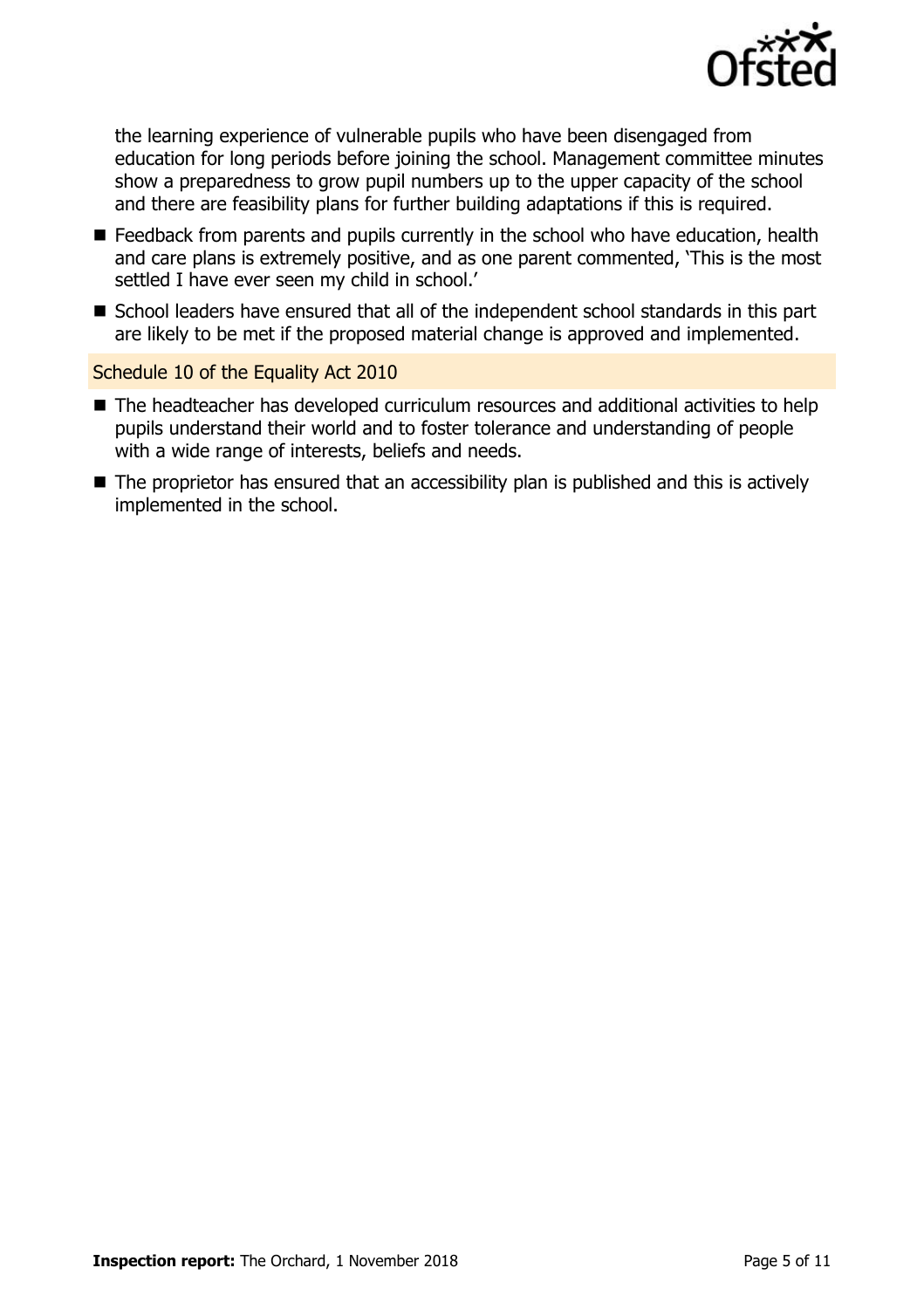

### **Compliance with regulatory requirements**

The school is likely to meet the requirements of the schedule to the Education (Independent School Standards) Regulations 2014 ('the independent school standards') and associated requirements that are relevant to the material change.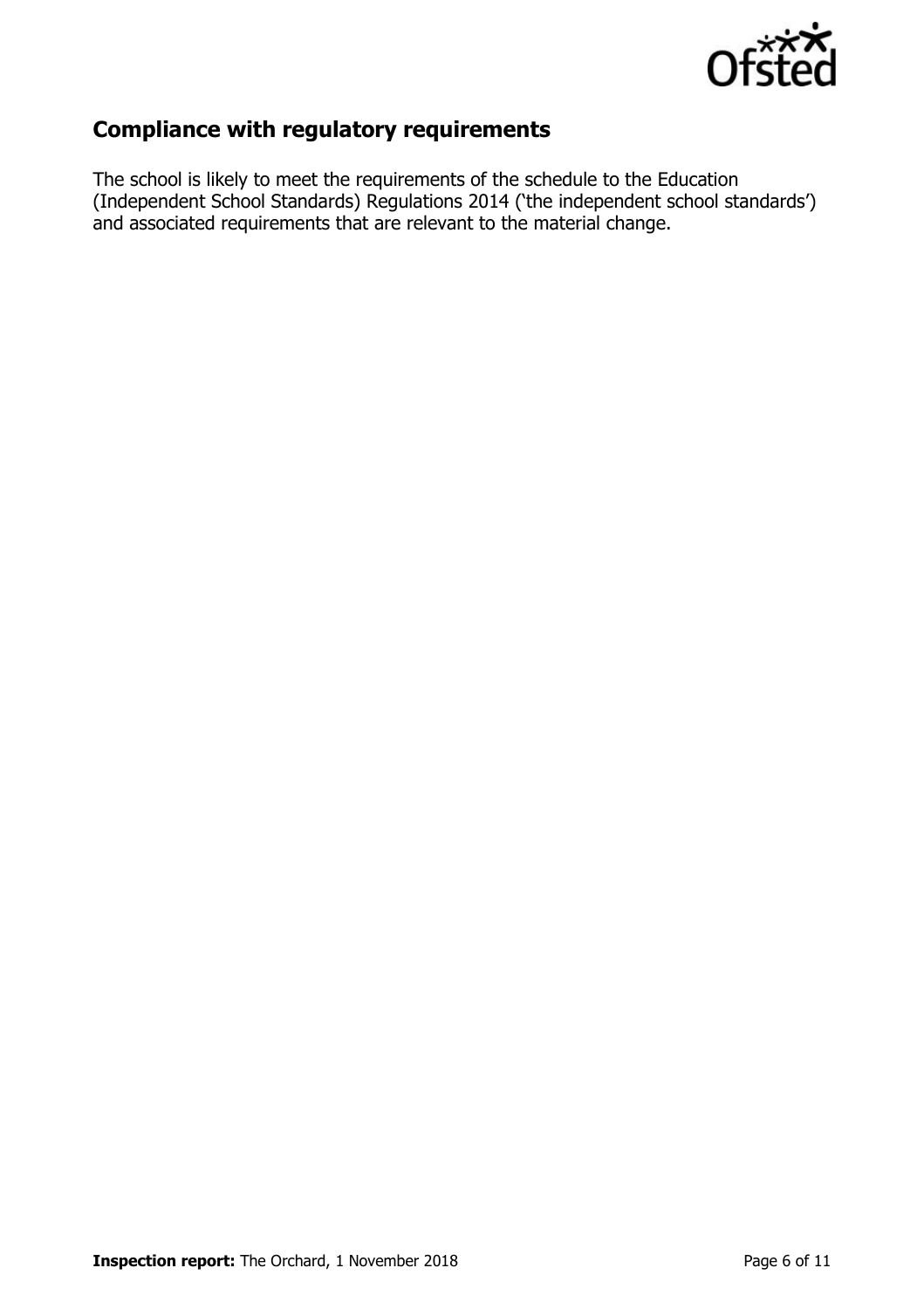

## **School details**

| Unique reference number  | 144366   |
|--------------------------|----------|
| DfE registration number  | 812/6005 |
| <b>Inspection number</b> | 10078198 |

This inspection was carried out under section 162(4) of the Education Act 2002, the purpose of which is to advise the Secretary of State for Education about the school's likely compliance with the independent school standards relevant to the material change that the school has applied to make.

| Type of school                       | Independent school           |
|--------------------------------------|------------------------------|
| <b>School status</b>                 | Independent                  |
| Proprietor                           | <b>Orchard Education Ltd</b> |
| Chair                                | Mr David Melia               |
| <b>Headteacher</b>                   | Mr Michael Burton            |
| Annual fees (day pupils)             | £15,440 to £35,473           |
| Telephone number                     | 01472 898 498                |
| Website                              | www.orchardhumber.co.uk      |
| <b>Email address</b>                 | pmacleod@orchardhumber.co.uk |
| Date of previous standard inspection | 13-15 March 2018             |

### **Pupils**

|                                        | <b>School's current School's</b><br>position | proposal | Inspector's<br>recommendation |
|----------------------------------------|----------------------------------------------|----------|-------------------------------|
| Age range of pupils                    | 12 to 16                                     | 12 to 16 | $12$ to $16$                  |
| Number of pupils on the<br>school roll | 48                                           | 65       | 65                            |

### **Pupils**

|                         | School's current position School's proposal |       |
|-------------------------|---------------------------------------------|-------|
| <b>Gender of pupils</b> | Mixed                                       | Mixed |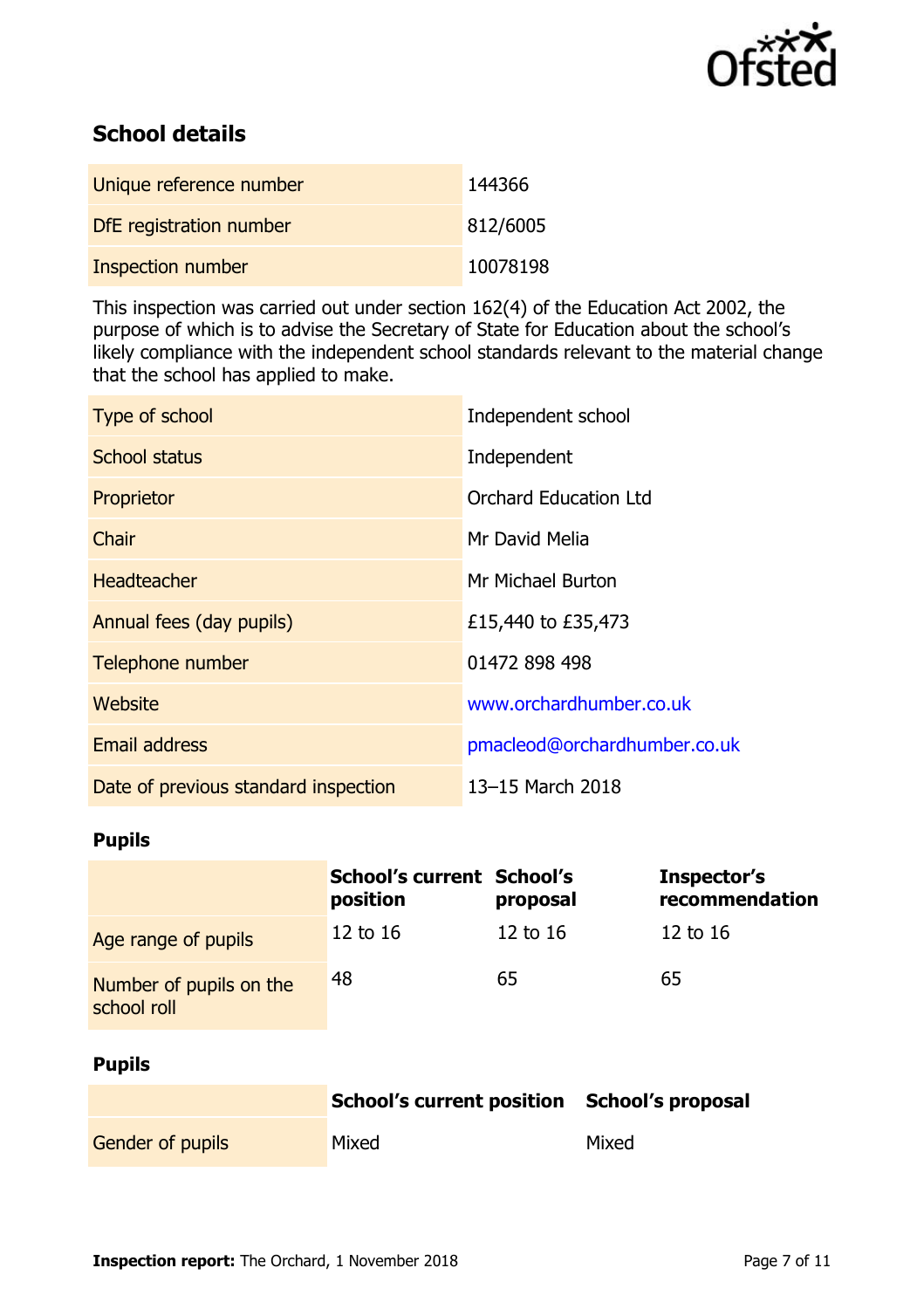

| Number of full-time pupils<br>of compulsory school age                                                    | 65  | 65 |
|-----------------------------------------------------------------------------------------------------------|-----|----|
| Number of part-time pupils                                                                                | - 0 |    |
| Number of pupils with<br>special educational needs<br>and/or disabilities                                 | 42  | 65 |
| Of which, number of pupils<br>with an education, health<br>and care plan                                  | 32  | 65 |
| Of which, number of pupils<br>paid for by a local authority<br>with an education, health<br>and care plan | 32  | 65 |

### **Staff**

|                                                  | <b>School's current position</b> | <b>School's proposal</b> |
|--------------------------------------------------|----------------------------------|--------------------------|
| Number of full-time<br>equivalent teaching staff | 15                               | 18                       |
| Number of part-time<br>teaching staff            |                                  |                          |
| Number of staff in the<br>welfare provision      | Not applicable                   | Not applicable           |

### **Information about this school**

- This is an independent school for pupils aged 12 to 16 years. The school is owned by Orchard Education Ltd.
- **Pupils may have an education, health and care plan but this is not a requirement to** be admitted to the school. Referrals to the school come through the local authority and places are also commissioned directly by local schools.
- The school currently has capacity for 65 pupils with 42 on roll at present.
- The school currently employs 36 staff, comprising a headteacher, two non-teaching senior leaders, eight teachers, a special educational needs coordinator and 24 support staff.
- The school's last standard inspection was in March 2018. There has been no change of headteacher or chair of the governing body since that inspection.
- The proprietor group provides the function of governance in the form of a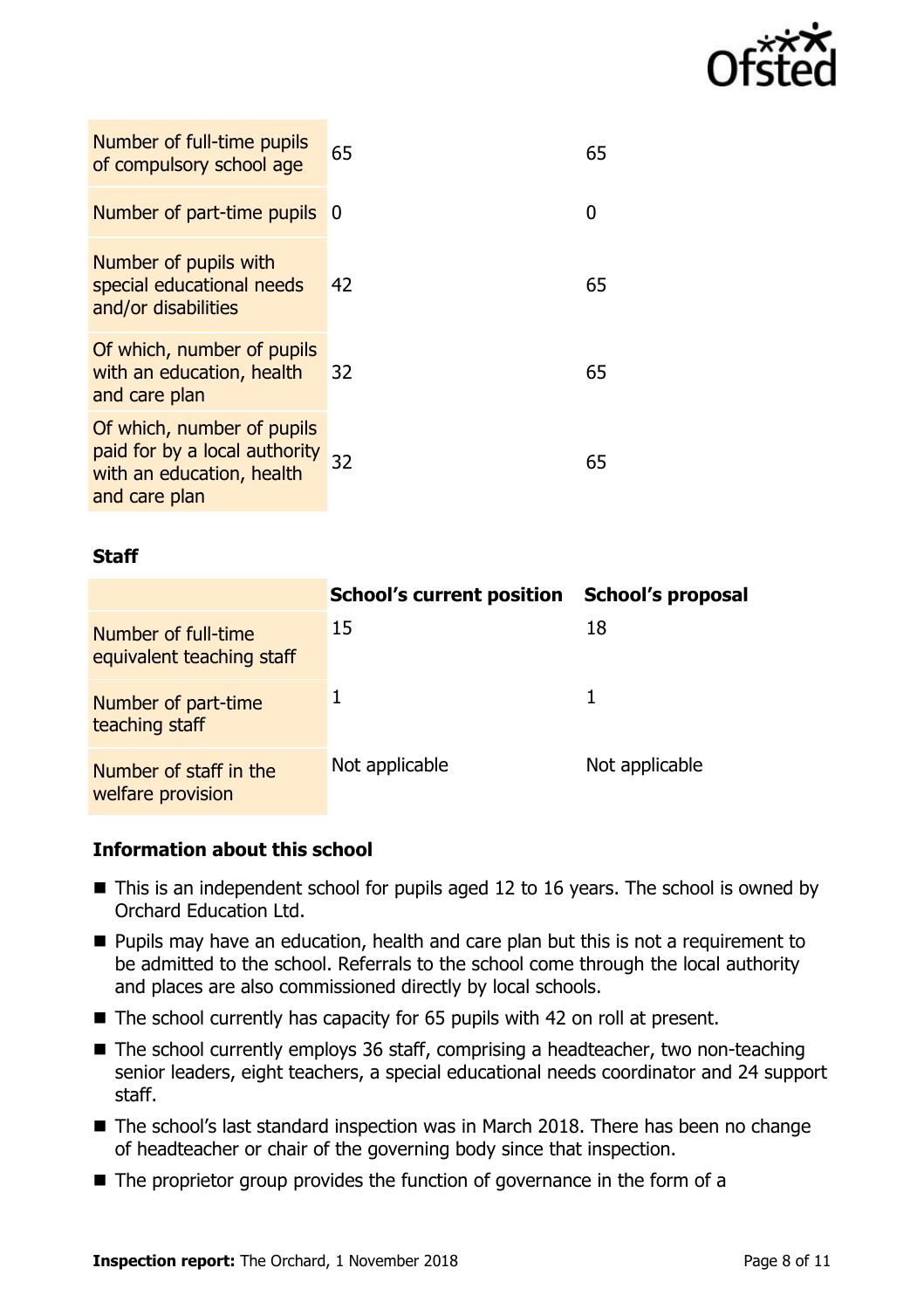

management committee that meets half-termly.

- The school has no specific specialism or religious affiliation.
- The school is currently based on two sites and does not use any alternative education provision at present.
- The school uses a local sports centre for physical education lessons.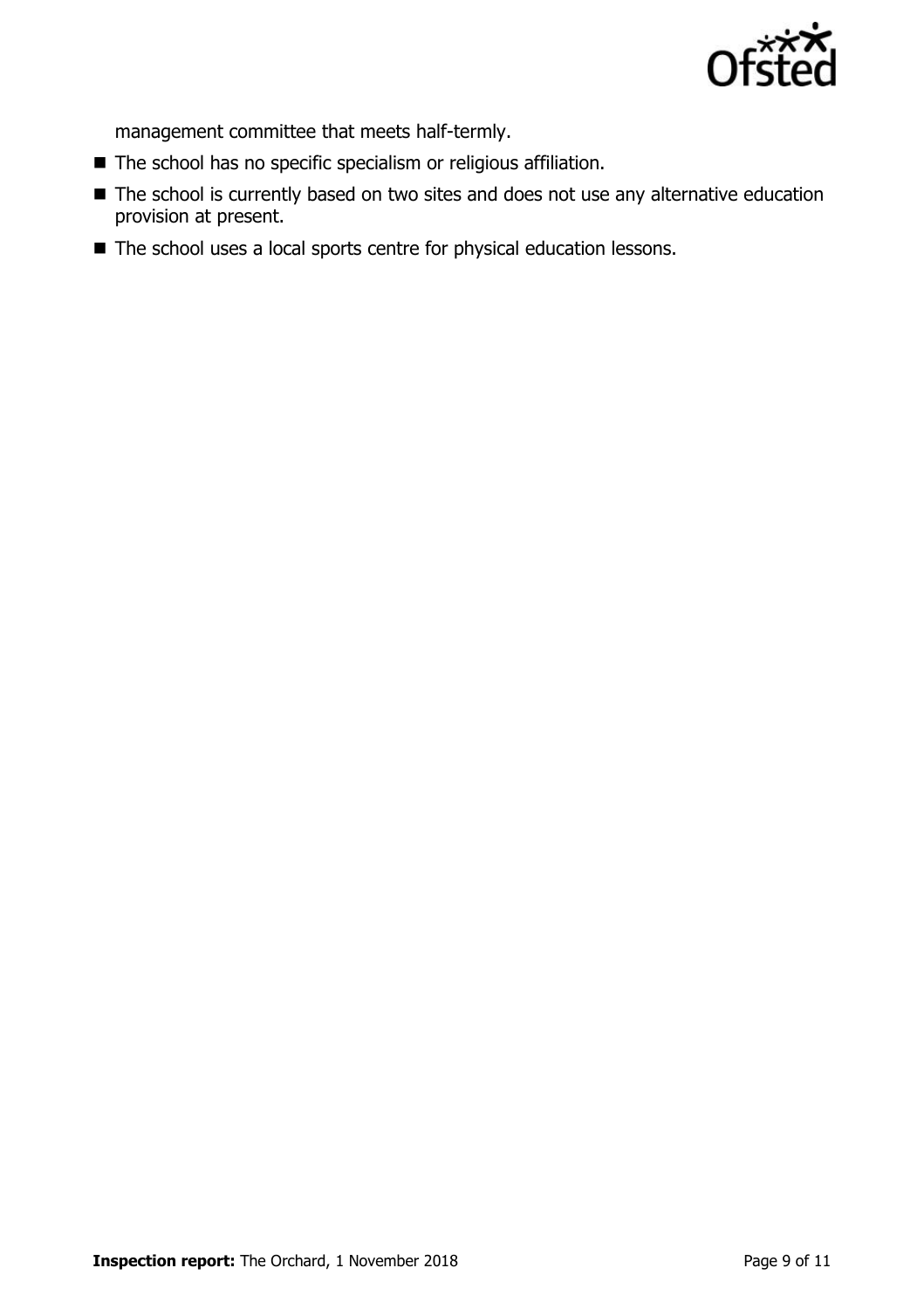

### **Information about this inspection**

- This material change inspection was commissioned by the Department for Education to consider the school's application to be designated as a school for pupils with SEND. The Department for Education requested a particular focus on parts 1, 3, 5, 6 and 8 of the independent school standards.
- This was the school's first material change inspection.
- The inspector met with the proprietors, governors and school leaders, including the designated safeguarding leader and consultant special educational needs coordinator, to discuss the implications and preparations for the proposed material change.
- The inspector visited lessons in Years 8, 9, 10 and 11 and scrutinised pupils' workbooks. The inspector toured the school to view all aspects of the current premises.
- The inspector scrutinised documentation taken from the school website and provided by the headteacher during the course of the inspection. These documents covered all aspects of school life and included the school's curriculum policy, plans for GCSE qualifications, school policies and staff files and procedures, including those relating to safeguarding and pupils' safety.

### **Inspection team**

Patricia Head, lead inspector and Ofsted Inspector